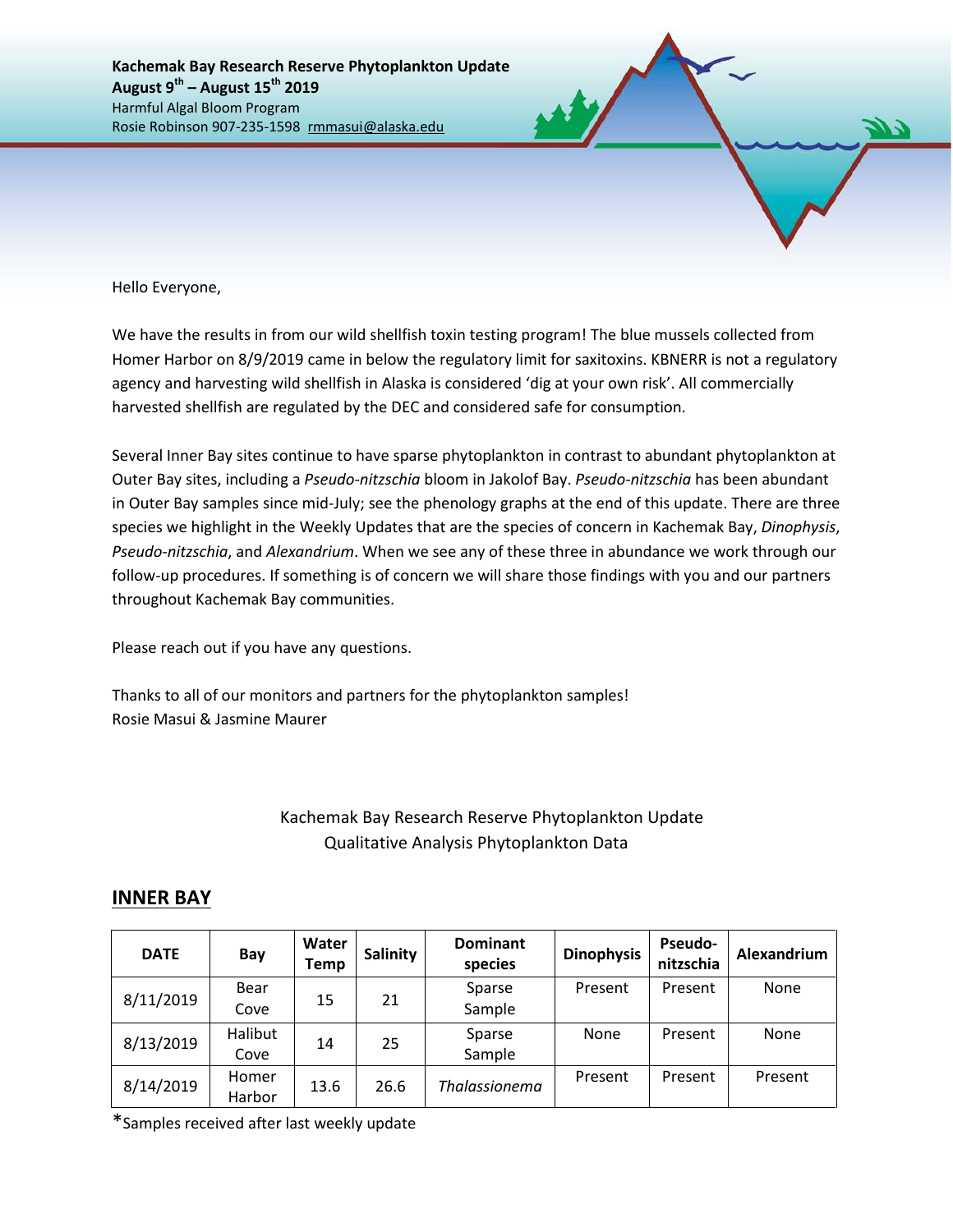## **OUTER BAY**

| <b>DATE</b> | Bay      | Water<br>Temp | Salinity | <b>Dominant</b><br>species | <b>Dinophysis</b> | <b>Pseudo-</b><br>nitzschia | Alexandrium |  |
|-------------|----------|---------------|----------|----------------------------|-------------------|-----------------------------|-------------|--|
| 8/8/2019    | Seldovia | 14.9          | 30       | Pseudo-                    | Present           | Present                     | None        |  |
|             | Harbor   |               |          | nitzschia                  |                   |                             |             |  |
| 8/12/2019   | Jakolof  | 13            | 30       | Pseudo-                    | Present           | Bloom                       | Present     |  |
|             | Bay      |               |          | nitzschia                  |                   |                             |             |  |
| 8/14/2019   | Port     |               |          | Mixed                      | None              | Present                     | None        |  |
|             | Graham   | 12.9          | 32       | <b>Diatoms</b>             |                   |                             |             |  |

\*Samples received after last weekly update

## **RESURRECTION BAY**

| <b>DATE</b> | Bay                 | Water<br>Temp | Salinity | <b>Dominant</b><br>species | <b>Dinophysis</b> | <b>Pseudo-</b><br>nitzschia | Alexandrium |
|-------------|---------------------|---------------|----------|----------------------------|-------------------|-----------------------------|-------------|
| 8/12/2019   | Resurrection<br>Bav | 15.2          | 25.5     | Sparse<br>Sample           | None              | None                        | None        |

|      |            |     |            |              |            | Phytoplankton phenology<br><b>Inner Kachemak Bay</b> |             |            |             |            |            |            |
|------|------------|-----|------------|--------------|------------|------------------------------------------------------|-------------|------------|-------------|------------|------------|------------|
|      | <b>JAN</b> | FEB | <b>MAR</b> | <b>APRIL</b> | <b>MAY</b> | <b>JUNE</b>                                          | <b>JULY</b> | <b>AUG</b> | <b>SEPT</b> | <b>OCT</b> | <b>NOV</b> | <b>DEC</b> |
| 2009 |            |     |            |              |            |                                                      |             |            |             |            |            |            |
| 2010 |            |     |            |              |            |                                                      |             |            |             |            |            |            |
| 2011 |            |     |            |              |            |                                                      |             |            |             |            |            |            |
| 2012 |            |     |            |              |            |                                                      |             |            |             |            |            |            |
| 2013 |            |     |            |              |            |                                                      |             |            |             |            |            |            |
| 2014 |            |     |            |              |            |                                                      |             |            |             |            |            |            |
| 2015 |            |     |            |              |            |                                                      |             |            |             |            |            |            |
| 2016 |            |     |            |              |            |                                                      |             |            |             |            |            |            |
| 2017 |            |     |            |              |            |                                                      |             |            |             |            |            |            |
| 2018 |            |     |            |              |            |                                                      |             |            |             |            |            |            |
| 2019 |            |     |            |              |            |                                                      |             |            |             |            |            |            |